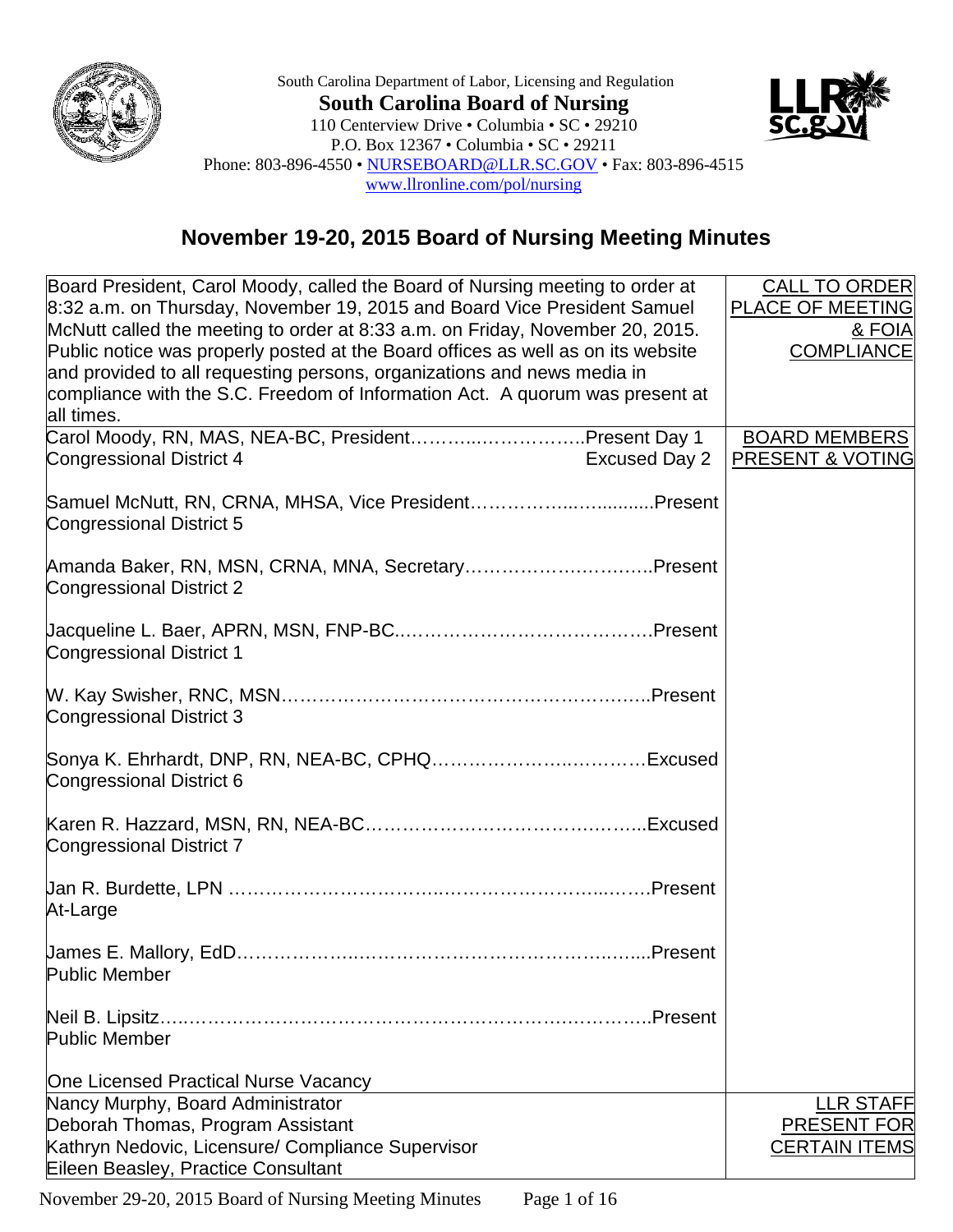| Darra Coleman, Chief Advice Counsel, LLR<br>Donnell Jennings, Advice Counsel, Board of Nursing<br>Adam Russell, Advice Counsel<br>Bryan Letteer, Office of Disciplinary Counsel<br>Princess Hodges, Office of Disciplinary Counsel                                                                                                                                 |                                                                                                            |
|--------------------------------------------------------------------------------------------------------------------------------------------------------------------------------------------------------------------------------------------------------------------------------------------------------------------------------------------------------------------|------------------------------------------------------------------------------------------------------------|
| Karen Hazzard and Sonya Ehrhardt were excused for both meeting days and<br>Carol Moody was excused for the Friday meeting day.  A motion was made by<br>Kay Swisher to approved the excused absences. Samuel McNutt seconded the<br>motion. The motion carried unanimously.                                                                                        | <b>EXCUSED</b><br><b>ABSENCES</b>                                                                          |
| The November 19-20, 2015 Board of Nursing Meeting Regular Agenda was<br>presented for the Board's review and approval.                                                                                                                                                                                                                                             | <b>APPROVAL OF</b><br><b>AGENDA</b>                                                                        |
| A motion was made by Samuel McNutt to approve the November 19-20, 2015<br>Board of Nursing Regular Agenda. Kay Swisher seconded the motion. The<br>motion carried unanimously.                                                                                                                                                                                     | <b>MOTION</b>                                                                                              |
| The Consent Agenda for the November 19-20, 2015 Board of Nursing meeting was<br>presented for the Board's review and approval/acceptance as information.                                                                                                                                                                                                           | <b>APPROVAL OF</b><br><b>CONSENT AGENDA</b>                                                                |
| a) For Information: NCLEX RN and PN Summary Statistics for<br>July 1 through September 30, 2015<br>b) For Acceptance: June 16, 2015 Advisory Committee on<br><b>Nursing (ACON) Meeting Minutes</b><br>c) For Information: Actions on Opioid Issue<br>d) For information: One Voice One Plan - Increasing BSN<br>Education<br>e) For Information: Budget (on table) |                                                                                                            |
| A motion was made by Kay Swisher to approve the Consent Agenda as<br>presented. Samuel McNutt seconded the motion. The motion carried<br>unanimously.                                                                                                                                                                                                              | <b>MOTION</b>                                                                                              |
| The September 24-25, 2015 Board of Nursing meeting minutes were presented<br>for the Board's review and approval.                                                                                                                                                                                                                                                  | <b>APPROVAL OF</b><br><b>MINUTES</b>                                                                       |
| A motion was made by Neil Lipsitz to approve the September 24-25, 2015 Board<br>of Nursing meeting minutes as presented. Kay Swisher seconded the motion.<br>The motion carried unanimously.                                                                                                                                                                       | <b>MOTION</b>                                                                                              |
| At its October 20, 2015 meeting, the ACON voted to forward The Citadel - The<br>Military College of SC Current Feasibility Study for Establishing a Proposed<br>Baccalaureate Degree Registered Nursing Education Program and the Current                                                                                                                          | THE CITADEL<br><b>CURRENT</b>                                                                              |
| Feasibility Study for Establishing a Proposed Baccalaureate Degree Completion<br>Registered Nursing Education Program to the Board for consideration clarifying<br>the following:                                                                                                                                                                                  | <b>FEASIBILITY STUDY</b><br><b>FOR ESTABLISHING</b><br>A PROPOSED<br><b>BACCALAUREATE</b><br><b>DEGREE</b> |
| The teaching load for the Nurse Administrator and Faculty to<br>demonstrate the actual contact hours required for each person<br>The liaison process associated with the program library resource<br>planning<br>The library budgeting allocations                                                                                                                 | <b>REGISTERED</b><br><b>NURSING</b><br><b>EDUCATION</b><br><b>PROGRAM</b>                                  |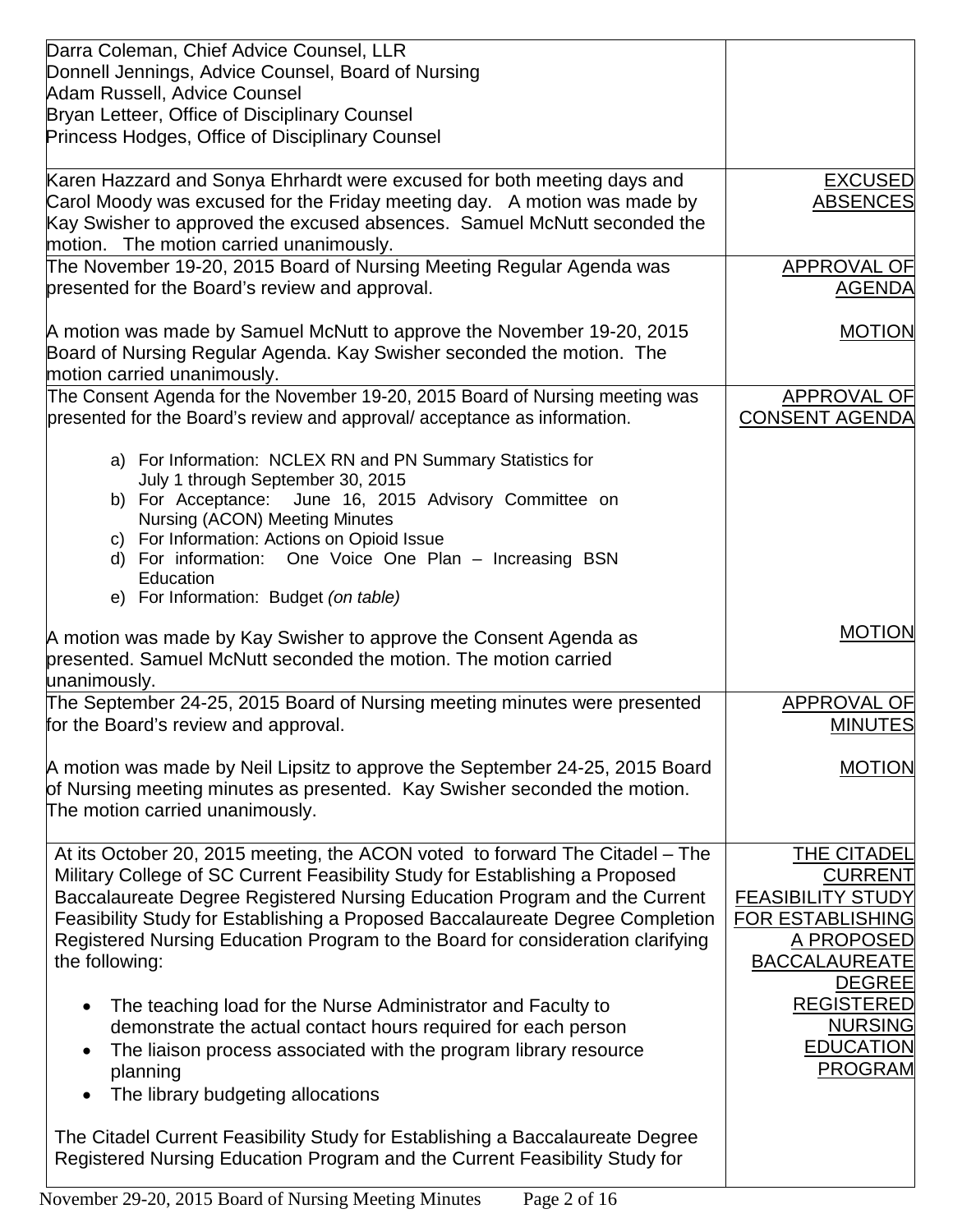| Establishing a Proposed Baccalaureate Degree Completion Registered Nursing<br>Education Program along with materials submitted by the Citadel were included<br>in the Board materials for review.<br>Connie Book, Provost, Lok Lew Yan Voon, Dean, College of Math and Science<br>and Amelia Joseph, RN, Consultant, The Citadel, appeared before the Board to<br>seek approval for program development regarding the proposed referenced<br>baccalaureate degree registered nursing education programs. |                                                                                                                                                     |
|----------------------------------------------------------------------------------------------------------------------------------------------------------------------------------------------------------------------------------------------------------------------------------------------------------------------------------------------------------------------------------------------------------------------------------------------------------------------------------------------------------|-----------------------------------------------------------------------------------------------------------------------------------------------------|
| A motion was made by Samuel McNutt to accept the proposals and grant<br>approval for the development of the proposed Baccalaureate Degree<br>Registered Nursing Education Program and the proposed Baccalaureate<br>Degree Completion Registered Nursing Education Program. The motion was<br>seconded by Neil Lipsitz. The motion carried unanimously.                                                                                                                                                  | <b>MOTION</b>                                                                                                                                       |
| At its May 14-15, 2015 meeting, the Board of Nursing voted to accept the report<br>of Denmark Technical College (DTC) as presented (regarding their 2014<br>NCLEX deficiency) with a return in November with NCLEX scores and progress<br>of the plan as presented today, at which point provide an analysis of the<br>admission criteria on the ASSET scores from Kaplan PN integrated tests.<br>Dr. Valerie Fields, Vice President for Academic Affairs, Teneane Foster, Interim                       | <b>DENMARK</b><br><b>TECHNICAL</b><br><b>COLLEGE (DTC)</b><br><b>PROGRAM STATUS</b><br><b>UPDATE</b><br><b>PRACTICAL</b><br><b>NURSING</b>          |
| Dean of Nursing, Denmark Technical College appeared before the Board to<br>provide a program status update as requested. Materials submitted by DTC<br>were included in the Board materials for review.                                                                                                                                                                                                                                                                                                  | <b>PROGRAM</b>                                                                                                                                      |
| Discussion included but was not limited to program changes and NCLEX<br>planning.                                                                                                                                                                                                                                                                                                                                                                                                                        |                                                                                                                                                     |
| A motion was made by Kay Swisher to go into executive session for the purpose<br>of receiving legal counsel. Samuel McNutt seconded the motion. The Board<br>requested Nancy Murphy be present for the executive session. The motion<br>carried unanimously.                                                                                                                                                                                                                                             | MOTION                                                                                                                                              |
| A motion was made by Samuel McNutt to leave executive session. Kay Swisher<br>seconded the motion. The motion carried unanimously. No official actions were<br>taken during executive session.                                                                                                                                                                                                                                                                                                           | MOTION                                                                                                                                              |
| A motion was made by Kay Swisher to accept the information today as presented<br>and for Denmark Technical College to return to the March 2016 Board of Nursing<br>meeting for review. Amanda Baker seconded the motion. The motion carried<br>unanimously.                                                                                                                                                                                                                                              | <b>MOTION</b>                                                                                                                                       |
| Nurse Regulations Chapter 91 Section 91-24.G. require that a nursing<br>education program must make application for full approval within six months<br>following the taking of the National Council Licensure Examination by the first<br>graduating class. A survey shall be conducted and a written report prepared for<br>the Board to determine the approval status of the program.                                                                                                                  | <b>Brown Mackie</b><br><b>College Initial to Full</b><br><b>Associate Degree</b><br><b>Registered Nursing</b><br><b>Program Approval</b><br>Request |
| At its July 2012 meeting, the Board of Nursing voted to grant initial approval<br>status for the Brown Mackie College associate degree nursing program.                                                                                                                                                                                                                                                                                                                                                  |                                                                                                                                                     |
| The first graduating class was January 2015 and Brown Mackie College is                                                                                                                                                                                                                                                                                                                                                                                                                                  |                                                                                                                                                     |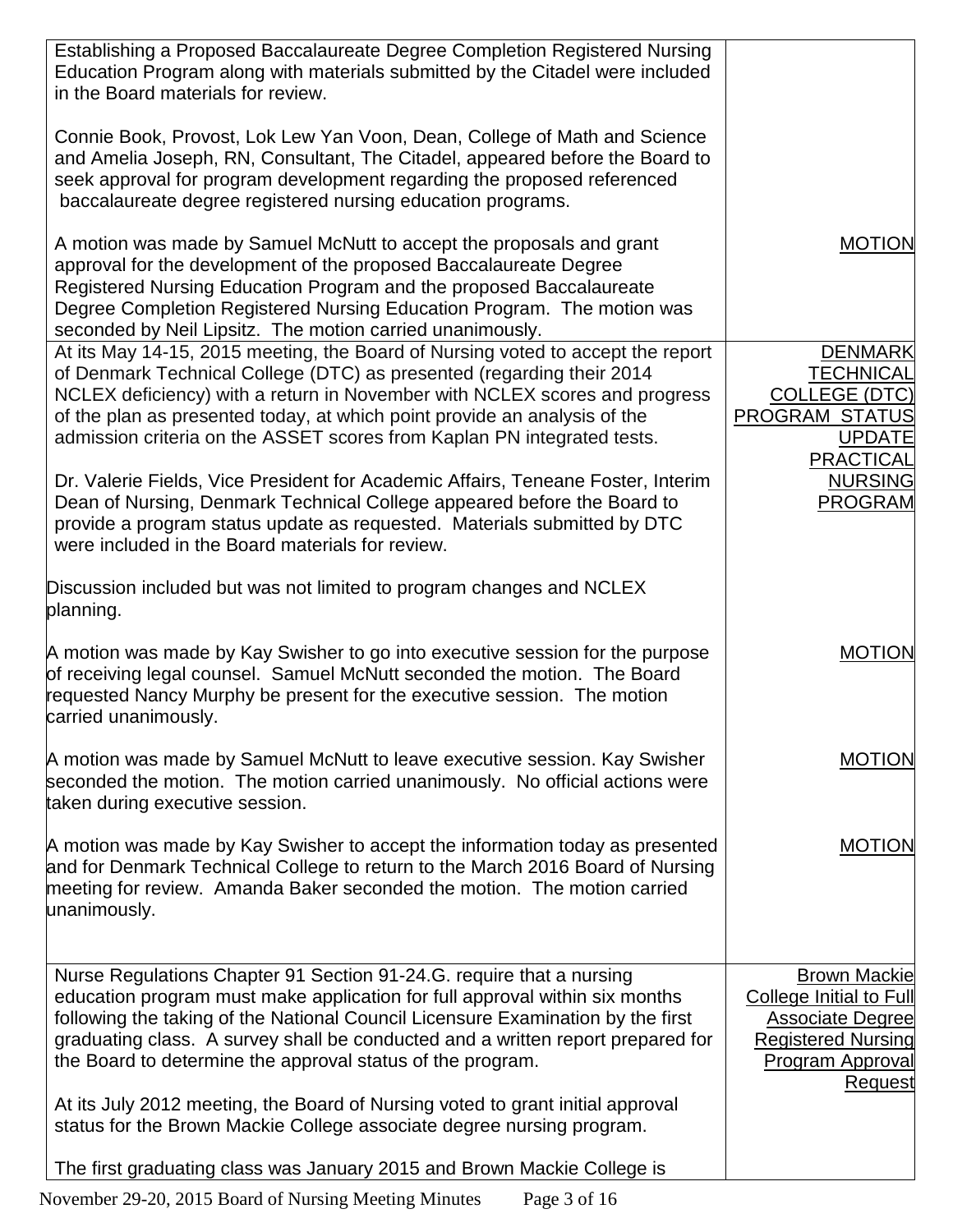| making application for full program approval.                                                                                                                                                                                                                                                                              |                                               |
|----------------------------------------------------------------------------------------------------------------------------------------------------------------------------------------------------------------------------------------------------------------------------------------------------------------------------|-----------------------------------------------|
| The survey report for the associate degree registered nursing program based<br>on the site visit conducted August 12, 2015 was included in the Board materials<br>for review.                                                                                                                                              |                                               |
| Dr. Caroline Fugitt, Campus President, Hunter Jones, Nursing Program<br>Administrator and Leslie Lane, Nursing Instructor and program Clinical<br>Administrator, Brown Mackie College appeared before the Board regarding their<br>request for the Brown Mackie College associate degree nursing program full<br>approval. |                                               |
| Discussion included but was not limited to changes in leadership, efforts to<br>improve the NCLEX-RN testing pass rate and the Arizona Brown Mackie<br>nursing program.                                                                                                                                                    |                                               |
| A motion was made by Samuel McNutt to go into executive session for the<br>purpose of receiving legal counsel. Kay Swisher seconded the motion. The<br>Board requested Nancy Murphy be present for the executive session. The<br>motion carried unanimously.                                                               | <b>MOTION</b>                                 |
| A motion was made by Amanda Baker to leave executive session. Samuel<br>McNutt seconded the motion. The motion carried unanimously. No official<br>actions were taken during executive session.                                                                                                                            | <b>MOTION</b>                                 |
| A motion was made by Amanda Baker to defer the decision regarding full<br>program approval until the March 2016 meeting and for Brown Mackie College to<br>return to the March 2016 Board of Nursing meeting. Samuel McNutt seconded<br>the motion. The motion carried unanimously.                                        | <b>MOTION</b>                                 |
| The Board suggested that Brown Mackie College strengthen program criteria for<br>admission, bring quantitative data to help support the program and to submit<br>evidence of the program strengthening referenced in the meeting discussion<br>today.                                                                      |                                               |
|                                                                                                                                                                                                                                                                                                                            | <b>EXECUTIVE</b><br><b>SESSION</b>            |
|                                                                                                                                                                                                                                                                                                                            | <b>PENDING LEGAL</b>                          |
|                                                                                                                                                                                                                                                                                                                            | <b>ACTION</b><br><b>LEGISLATIVE</b>           |
|                                                                                                                                                                                                                                                                                                                            | UPDATE/                                       |
|                                                                                                                                                                                                                                                                                                                            | <b>ISSUANCE OF</b><br><b>ADVISORY OPINION</b> |
| A motion was made by to go into executive session for the purpose of receiving<br>legal counsel. The motion was seconded. The motion carried unanimously.                                                                                                                                                                  | <b>MOTION</b>                                 |
| A motion was made to leave executive session. The motion was seconded. The<br>motion carried unanimously. No official actions were taken during executive<br>session.                                                                                                                                                      | <b>MOTION</b>                                 |
| A motion was made by Samuel McNutt to form a committee to explore the APRN<br>educational program clinical requirements. Kay Swisher seconded the motion.<br>The motion carried unanimously.                                                                                                                               | <b>MOTION</b>                                 |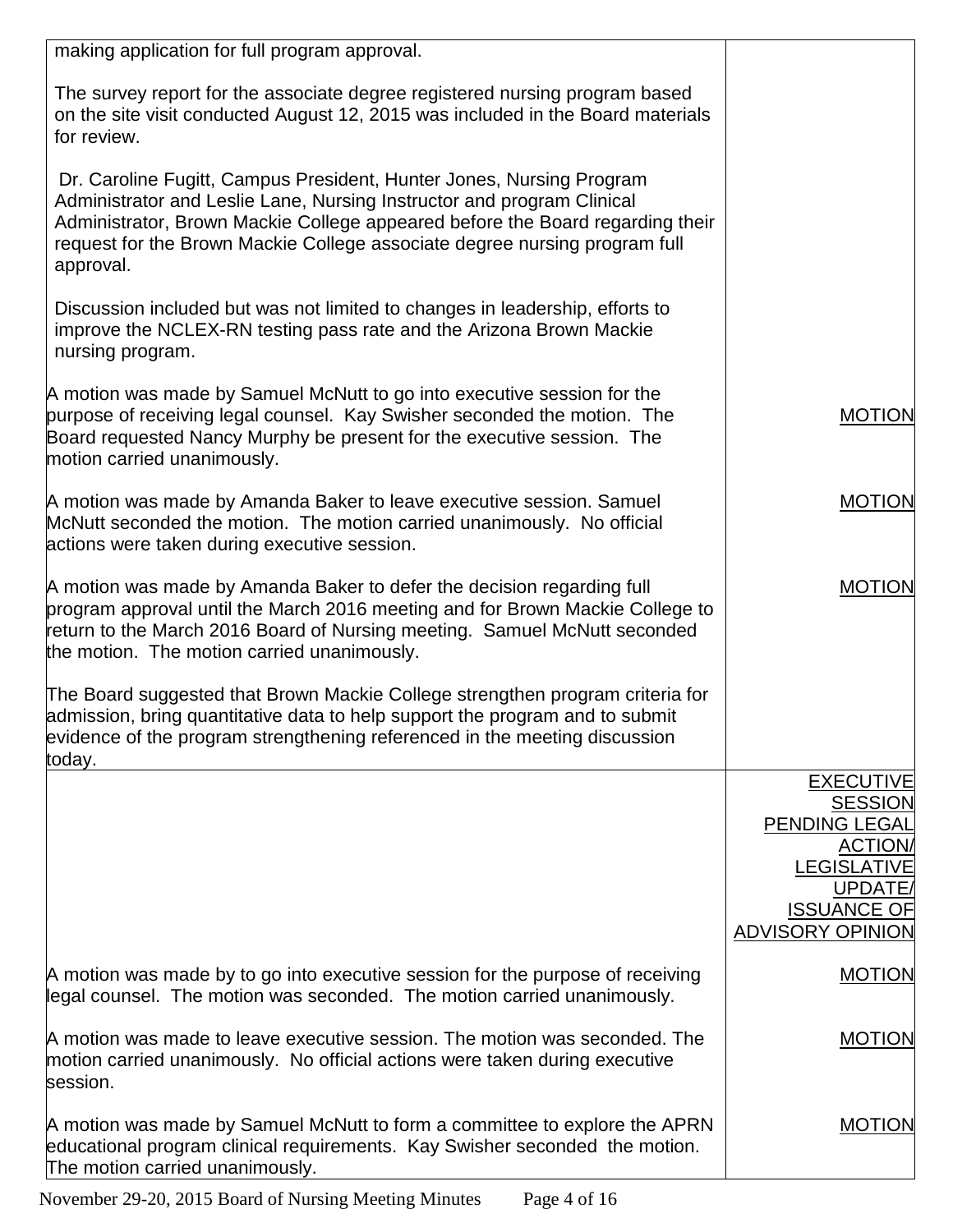| Board members were asked to volunteer to serve on the committee. Members<br>volunteering were Samuel McNutt, Amanda Baker, Jan Burdette and Jacqueline<br>Baer.                                                                                                                                                                                                                                                                                                                                                                  |                                                                                                                                                                                                                                                                                                                                                               |
|----------------------------------------------------------------------------------------------------------------------------------------------------------------------------------------------------------------------------------------------------------------------------------------------------------------------------------------------------------------------------------------------------------------------------------------------------------------------------------------------------------------------------------|---------------------------------------------------------------------------------------------------------------------------------------------------------------------------------------------------------------------------------------------------------------------------------------------------------------------------------------------------------------|
| Byron Kirby, Revenue and Fiscal Affairs Office - Health and Demographics,<br>appeared before the Board to present the updated form that will be utilized for<br>gathering nursing workforce/ licensing statistics at the time of application and<br>renewal. Board staff conveyed positive comments and appreciation for the work<br>and collaboration done by Mr. Kirby in revising this form with current language.                                                                                                            | <b>REVENUE AND</b><br><b>FISCAL AFFAIRS</b><br><b>OFFICE - HEALTH</b><br><b>AND</b><br><b>DEMOGRAPHICS</b>                                                                                                                                                                                                                                                    |
| At its October 23, 2015 meeting, the Healthcare Collaborative Committee<br>recommended the Boards of Medicine, Nursing and Pharmacy approve the<br>Proposed Joint Advisory Opinion Issued by the South Carolina State Boards of<br>Medical Examiners, Nursing, and Pharmacy Regarding the Use of Low Dose<br>Ketamine Infusions for the Management of Pain Throughout the Greenville<br>Health System as presented. Darra Coleman relayed that the Boards of Medical<br>Examiners and Pharmacy have approved the recommendation. | <b>ADVICE COUNSEL</b><br>PROPOSED JOINT<br><b>ADVISORY OPINION</b><br><b>ISSUED BY THE SC</b><br><b>BOARDS OF</b><br><b>MEDICINE,</b><br><b>NURSING AND</b><br><b>PHARMACY</b><br><b>REGARDING THE</b><br><b>USE OFLOW DOSE</b><br><b>KETAMINE</b><br><b>INFUSIONS FOR</b><br>THE MANAGEMENT<br>OF PAIN IN THE<br><b>GREENVILLE</b><br><b>HOSPITAL SYSTEM</b> |
| A motion was made by Jacqueline Baer to approve the Joint Advisory Opinion<br>Issued by the South Carolina State Boards of Medical Examiners, Nursing, and<br>Pharmacy Regarding the Use of Low Dose Ketamine Infusions for the<br>Management of Pain Throughout the Greenville Health System as presented.<br>Neil Lipsitz seconded the motion. The motion carried unanimously.                                                                                                                                                 | <b>MOTION</b>                                                                                                                                                                                                                                                                                                                                                 |
| At its October 23, 2015 meeting, the Healthcare Collaborative Committee<br>recommended the Boards of Medicine, Nursing and Pharmacy approve the<br>Proposed Joint Advisory Opinion Issued by the South Carolina State Boards of<br>Medical Examiners, Nursing, and Pharmacy Regarding the Presence of a<br>Pharmacist in a Methadone Clinic During Dosing Hours as presented. Darra<br>Coleman relayed that the Boards of Medical Examiners and Pharmacy have<br>approved the recommendation.                                    | <b>ADVICE COUNSEL</b><br>PROPOSED JOIONT<br><b>ADVISORY</b><br><b>OPINIION ISSUED</b><br>BY THE SC<br><b>BOARDS OF</b><br><b>MEDICINE,</b><br><b>NURSING AND</b><br><b>PHARMACY</b><br><b>REGARDING</b><br>PRESENCE OF<br>PHARMACIST IN A<br><b>METHADONE</b><br><b>CLINIC DURING</b><br><b>DOSING HOURS</b>                                                  |
| A motion was made by Samuel McNutt to approve the Joint Advisory Opinion                                                                                                                                                                                                                                                                                                                                                                                                                                                         | <b>MOTION</b>                                                                                                                                                                                                                                                                                                                                                 |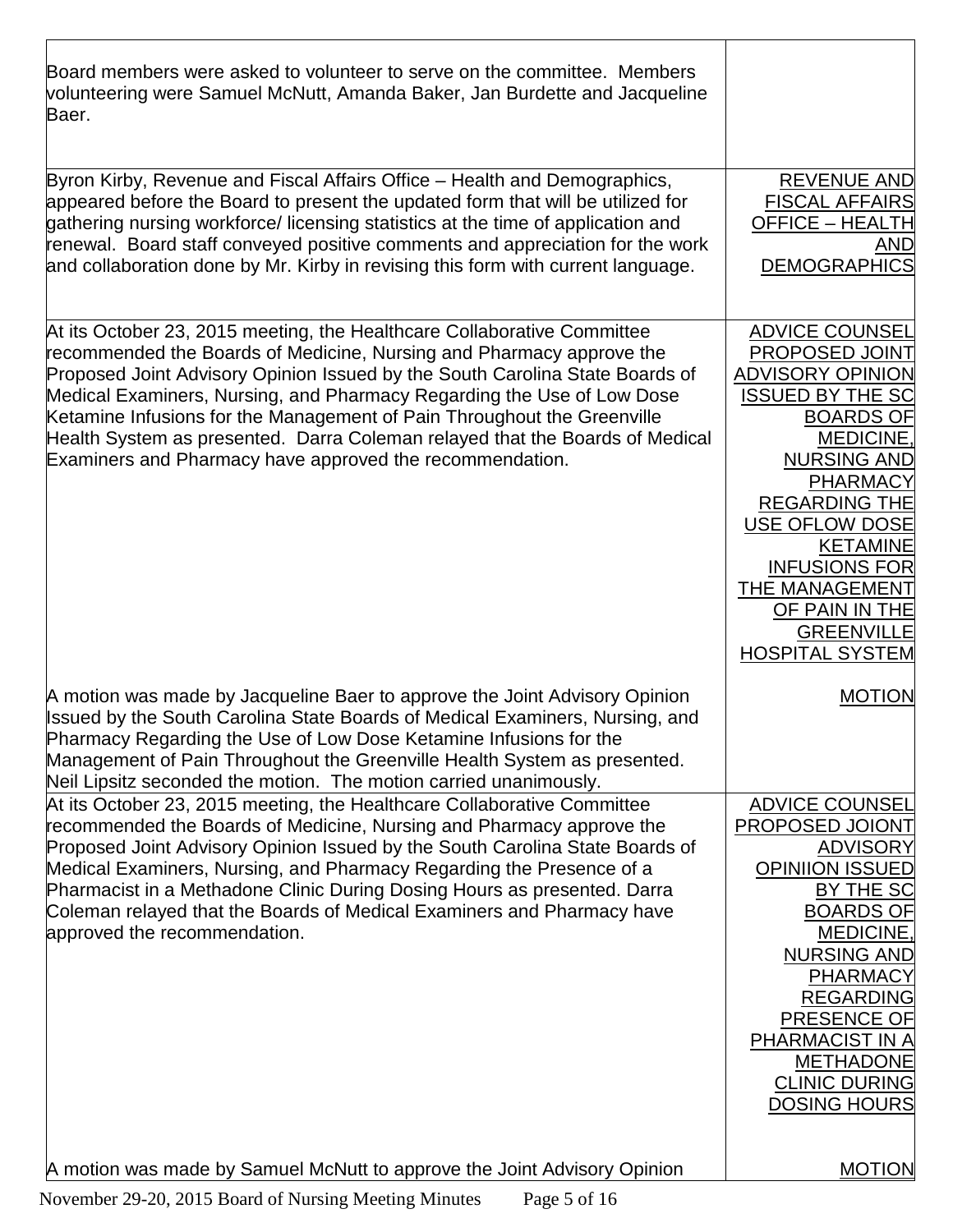| Issued by the South Carolina State Boards of Medical Examiners, Nursing, and<br>Pharmacy Regarding the Use of Low Dose Ketamine Infusions for the<br>Management of Pain Throughout the Greenville Health System as presented.<br>Neil Lipsitz seconded the motion. The motion carried unanimously.                                                                                                            |                                                                                                                                                         |
|---------------------------------------------------------------------------------------------------------------------------------------------------------------------------------------------------------------------------------------------------------------------------------------------------------------------------------------------------------------------------------------------------------------|---------------------------------------------------------------------------------------------------------------------------------------------------------|
| The Nominating Committee (members James Mallory and Neil Lipsitz) submitted<br>the following slate of Board Officers for Board consideration and approval: Carol<br>Moody, President, Samuel McNutt, Vice President and Kay Swisher, Secretary.                                                                                                                                                               | PRESIDENT'S<br><b>REPORT</b><br><b>NOMINATING</b><br><b>COMMITTEE FOR</b><br><b>ELECTION OF</b><br>OFFICERS REPORT<br>-- ELECTION OF<br><b>OFFICERS</b> |
| A motion was made by James Mallory to accept the submitted nominating<br>committee slate of officers as follows: Carol Moody, President, Samuel McNutt,<br>Vice President and Kay Swisher, Secretary. Jacqueline Baer seconded the<br>motion. The motion carried unanimously.                                                                                                                                 | <b>MOTION</b>                                                                                                                                           |
| The National Council of State Boards of Nursing (NCSBN) midyear meeting has<br>traditionally been attended by the Board President (designee) and Administrator.<br>Dates are Monday, March 14, 2016 through Wednesday, March 16, 2016 in<br>Baltimore, MD. There is also a compact NLCA meeting Sunday. Request the<br>Board vote to approve the Board President and Administrator attending this<br>meeting. | PRESIDENT'S<br><b>REPORT - NCSBN</b><br><b>MIDYEAR MEETING</b>                                                                                          |
| A motion was made by Samuel McNutt to approve the Board President and the<br>Administrator to go to the National Council of State Boards of Nursing meeting in<br>March 2016. Kay Swisher seconded the motion. The motion carried<br>unanimously.                                                                                                                                                             | <b>MOTION</b>                                                                                                                                           |
| Kate Nedovic presented a proposed revision to the disciplinary guidelines matrix<br>regarding non-compliance with a board order.                                                                                                                                                                                                                                                                              | LICENSURE/<br><b>COMPLIANCE--</b><br><b>DISCIPLINARY</b><br><b>GUIDELINES</b><br><b>MATRIX</b><br><b>PROPOSED</b><br><b>REVISION</b>                    |
| A motion was made by Samuel McNutt to accept the proposed revision/<br>sanctions guidelines as presented. Neil Lipsitz seconded the motion. The motion<br>carried unanimously.                                                                                                                                                                                                                                | <b>MOTION</b>                                                                                                                                           |
|                                                                                                                                                                                                                                                                                                                                                                                                               | LICENSURE/<br><b>COMPLIANCE --</b><br><b>LPN EQUIVALENCY</b><br><b>REQUIREMENTS</b><br>(EXECUTIVE SESSION)                                              |
| A motion was made to go into executive session for the purpose of receiving<br>legal counsel. The motion was seconded. The Board requested Nancy murphy<br>and Kathryn Nedovic be present for the executive session. The motion carried<br>unanimously.                                                                                                                                                       | <b>MOTION</b>                                                                                                                                           |
| A motion was made by Samuel McNutt to leave executive session. The motion                                                                                                                                                                                                                                                                                                                                     | <b>MOTION</b>                                                                                                                                           |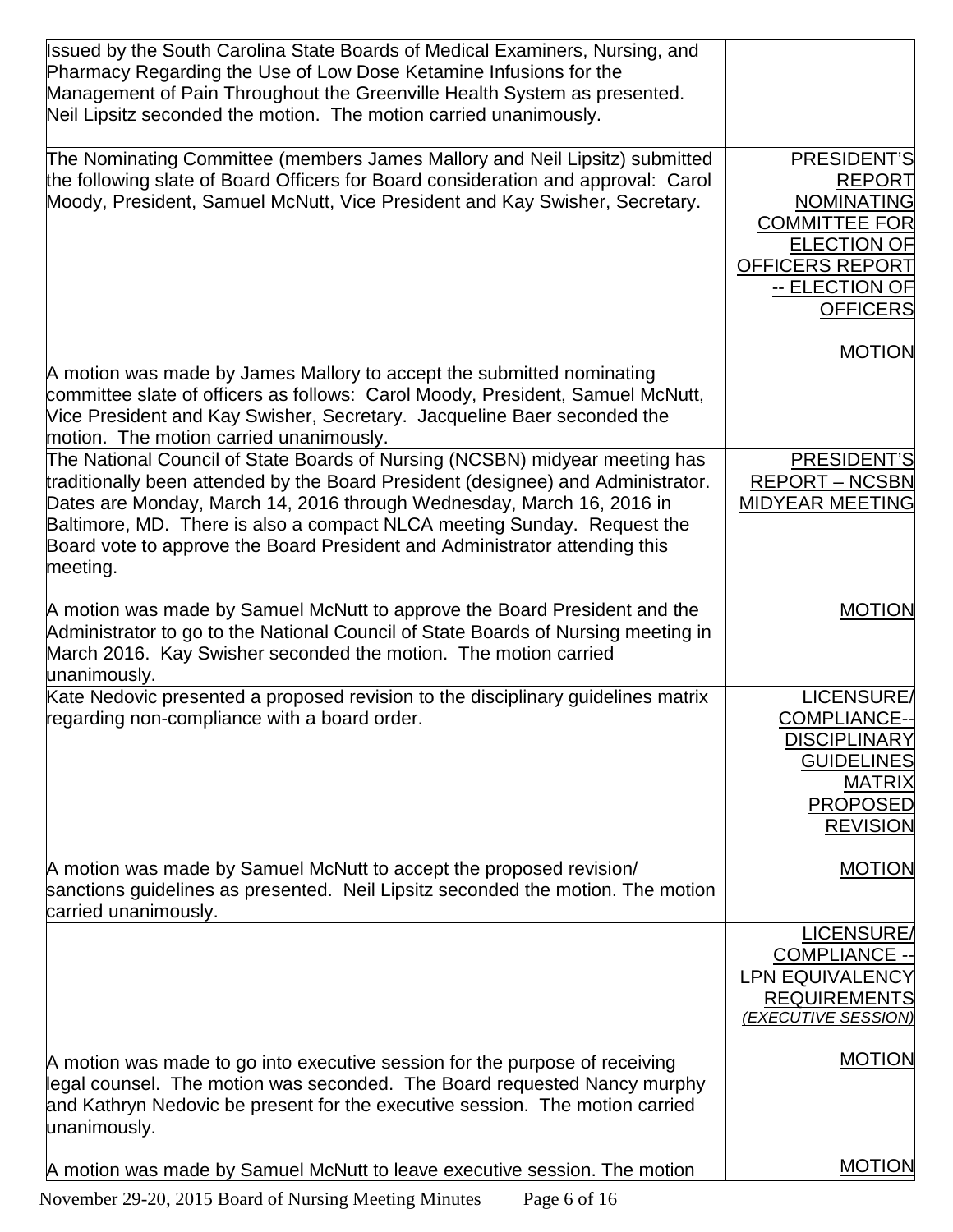| was seconded by Kay Swisher. The motion carried unanimously. No official<br>actions were taken during executive session.                                                                                                                                                                                                                                                                                                                                                                                                                                                                               |                               |                                       |                                                                                 |
|--------------------------------------------------------------------------------------------------------------------------------------------------------------------------------------------------------------------------------------------------------------------------------------------------------------------------------------------------------------------------------------------------------------------------------------------------------------------------------------------------------------------------------------------------------------------------------------------------------|-------------------------------|---------------------------------------|---------------------------------------------------------------------------------|
| A motion was made by Kay Swisher to suspend section two of the current LPN<br>Equivalency Policy until further notice and authorize the Board of Nursing staff to<br>evaluate each LPN equivalency application on a case by case basis in<br>consultation with the Board of Nursing President. Additionally, require the ACON<br>to reevaluate section two of the current LPN Equivalency Policy as soon as<br>practical and present its findings and recommendations to the Board of Nursing<br>by the March 2016 Board meeting. Jan Burdette seconded the motion. The<br>motion carried unanimously. |                               |                                       | <b>MOTION</b>                                                                   |
| The updated list of Board of Nursing Committee Assignments was presented as<br>information.                                                                                                                                                                                                                                                                                                                                                                                                                                                                                                            |                               |                                       | PRESIDENT'S<br><b>REPORT - BOARD</b>                                            |
| <b>Advanced Practice Committee</b>                                                                                                                                                                                                                                                                                                                                                                                                                                                                                                                                                                     | alternate                     | <b>McNutt</b><br>Baer                 | OF NURSING<br><b>COMMITTEE</b><br><b>ASSIGNMENTS</b>                            |
| Advisory Committee on Nursing                                                                                                                                                                                                                                                                                                                                                                                                                                                                                                                                                                          |                               | Ehrhardt                              |                                                                                 |
| Nursing Practice and Standards Committee                                                                                                                                                                                                                                                                                                                                                                                                                                                                                                                                                               | alternate                     | <b>Baker</b><br><b>Swisher</b>        |                                                                                 |
| <b>RPP Advisory Committee</b>                                                                                                                                                                                                                                                                                                                                                                                                                                                                                                                                                                          | alternate                     | Hazzard<br>Mallory                    |                                                                                 |
| <b>Healthcare Collaborative Committee</b>                                                                                                                                                                                                                                                                                                                                                                                                                                                                                                                                                              | alternate<br>second alternate | <b>Baker</b><br>Baer<br><b>McNutt</b> |                                                                                 |
| Legislative Committee<br>To include Nurse Licensure Compact                                                                                                                                                                                                                                                                                                                                                                                                                                                                                                                                            |                               | McNut<br>Swisher                      |                                                                                 |
| Joint BON/ BME Committee Re: Waiver Matters Involving APRNs                                                                                                                                                                                                                                                                                                                                                                                                                                                                                                                                            |                               | Moody<br><b>McNutt</b>                |                                                                                 |
|                                                                                                                                                                                                                                                                                                                                                                                                                                                                                                                                                                                                        | alternate                     | Baker                                 |                                                                                 |
| <b>Telenursing Committee</b>                                                                                                                                                                                                                                                                                                                                                                                                                                                                                                                                                                           |                               | <b>Baker</b><br>Baer<br>Hazzard       |                                                                                 |
| A motion was made by Samuel McNutt to go into executive session for the<br>purpose of receiving legal counsel. The motion was seconded by Neil Lipsitz.<br>The motion carried unanimously.                                                                                                                                                                                                                                                                                                                                                                                                             |                               |                                       | <b>ADVISORY</b><br><b>COMMITTEE ON</b><br><b>NURSING</b><br>(EXECUTIVE SESSION) |
| A motion was made by Neil Lipsitz to leave executive session. The motion was<br>seconded by Kay Swisher. The motion carried unanimously. No official actions<br>were taken during executive session.                                                                                                                                                                                                                                                                                                                                                                                                   |                               |                                       |                                                                                 |
| A motion was made by Samuel McNutt to have the committee established earlier<br>in the meeting, to also look at the ACON composition and purpose and to report<br>back to the Board at the January meeting. The motion was seconded by<br>Amanda Baker. The motion carried unanimously.                                                                                                                                                                                                                                                                                                                |                               | <b>MOTION</b>                         |                                                                                 |
| Board members that volunteered to serve on the committee were Samuel<br>McNutt, Amanda Baker, Jan Burdette and Jacqueline Baer.                                                                                                                                                                                                                                                                                                                                                                                                                                                                        |                               |                                       |                                                                                 |

November 29-20, 2015 Board of Nursing Meeting Minutes Page 7 of 16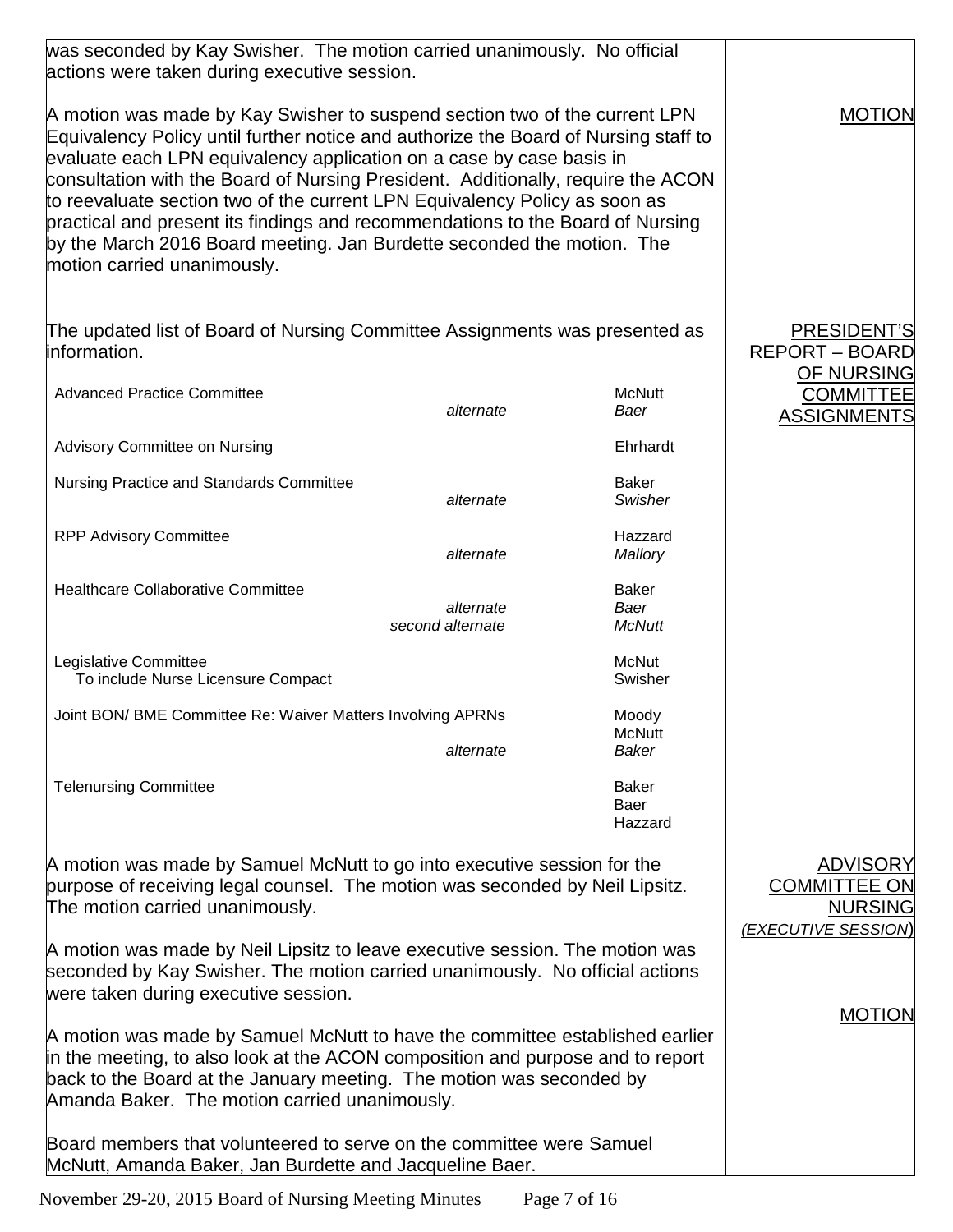| Statement of Economic Interest filing is due by noon, March 30, 2016. Resource<br>information was provided to the Board members.                                                                                                                                                                                                                                                                             | <b>ADMINISTRATOR'S</b><br>$REPORT -$<br><b>STATEMENT OF</b><br><b>ECONOMIC</b><br><b>INTEREST</b> |
|--------------------------------------------------------------------------------------------------------------------------------------------------------------------------------------------------------------------------------------------------------------------------------------------------------------------------------------------------------------------------------------------------------------|---------------------------------------------------------------------------------------------------|
| The Board of Medical Examiners (BME) provided some feedback in response to<br>the new AO #67 regarding APRN circumcision. The BME requested the Board of<br>Nursing provide a list of all physicians who have been identified as supervising<br>any APRN. The BME will then use this list to reach out to the physicians to<br>request reports of adverse outcomes. The BON has provided the requested list. | <b>ADMINSTRATOR'S</b><br>REPORT - AO #67                                                          |
| Bonnie Loomis, Principal, The Palladian Group, Public Affairs and Dawn<br>McAdams, Lead Nurse, Richland School District 2 appeared before the Board<br>regarding seizure safety in schools.                                                                                                                                                                                                                  | <b>SEIZURE SAFETY</b><br><b>IN SCHOOLS</b>                                                        |
| Public comments were received from the following individuals:                                                                                                                                                                                                                                                                                                                                                |                                                                                                   |
| Harley Morgan, MD, USC School of Medicine                                                                                                                                                                                                                                                                                                                                                                    |                                                                                                   |
| Tess Nelson, MD, (retired Neurologist), Advisor for the NC Chapter of the<br><b>Epilepsy Foundation</b>                                                                                                                                                                                                                                                                                                      |                                                                                                   |
| Bill Murphy, Director, Advocacy and Public Policy, National Epilepsy Foundation,<br><b>SC Chapter</b>                                                                                                                                                                                                                                                                                                        |                                                                                                   |
| The Board members thanked the representatives.                                                                                                                                                                                                                                                                                                                                                               |                                                                                                   |
| Mark Sanders, Chief Investigator for the Office of Investigations and<br>Enforcement (OIE) presented the Investigative Review Committee (IRC) Report<br>(Closed Session) with recommendations from its meetings held since the<br>Uuly 2015 Board meeting.                                                                                                                                                   | <b>OFFICE OF</b><br><b>INVESTIGATIONS</b><br>AND<br><b>ENFORCEMENT</b><br>(OIE) (CLOSED           |
| The Disciplinary Sanctions Guidelines Matrix is used by the IRC in making these<br>recommendations.                                                                                                                                                                                                                                                                                                          | <b>SESSION)</b>                                                                                   |
| A motion was made by Kay Swisher to approve 15 cases for Dismissal as<br>recommended by the Investigative Review Committee (IRC), with one case<br>2014-528 sent back to IRC for additional review/investigation. Karen Hazzard<br>seconded the motion. The motion carried unanimously.                                                                                                                      | <b>MOTION</b>                                                                                     |
| A motion was made by Samuel McNutt to approve 76 cases for Formal<br>Complaints as recommended by the Investigative Review Committee (IRC). Kay<br>Swisher seconded the motion. The motion carried unanimously.                                                                                                                                                                                              | <b>MOTION</b>                                                                                     |
| A motion was made by Karen Hazzard to approve 2 Letters of Caution as<br>recommended by the Investigative Review Committee (IRC). Samuel McNutt<br>seconded the motion. The motion carried unanimously.                                                                                                                                                                                                      | <b>MOTION</b>                                                                                     |
| A motion was made by Amanda Baker to accept 2 voluntary relinquishments.<br>Samuel McNutt seconded the motion. The motion carried unanimously.                                                                                                                                                                                                                                                               | <b>MOTION</b>                                                                                     |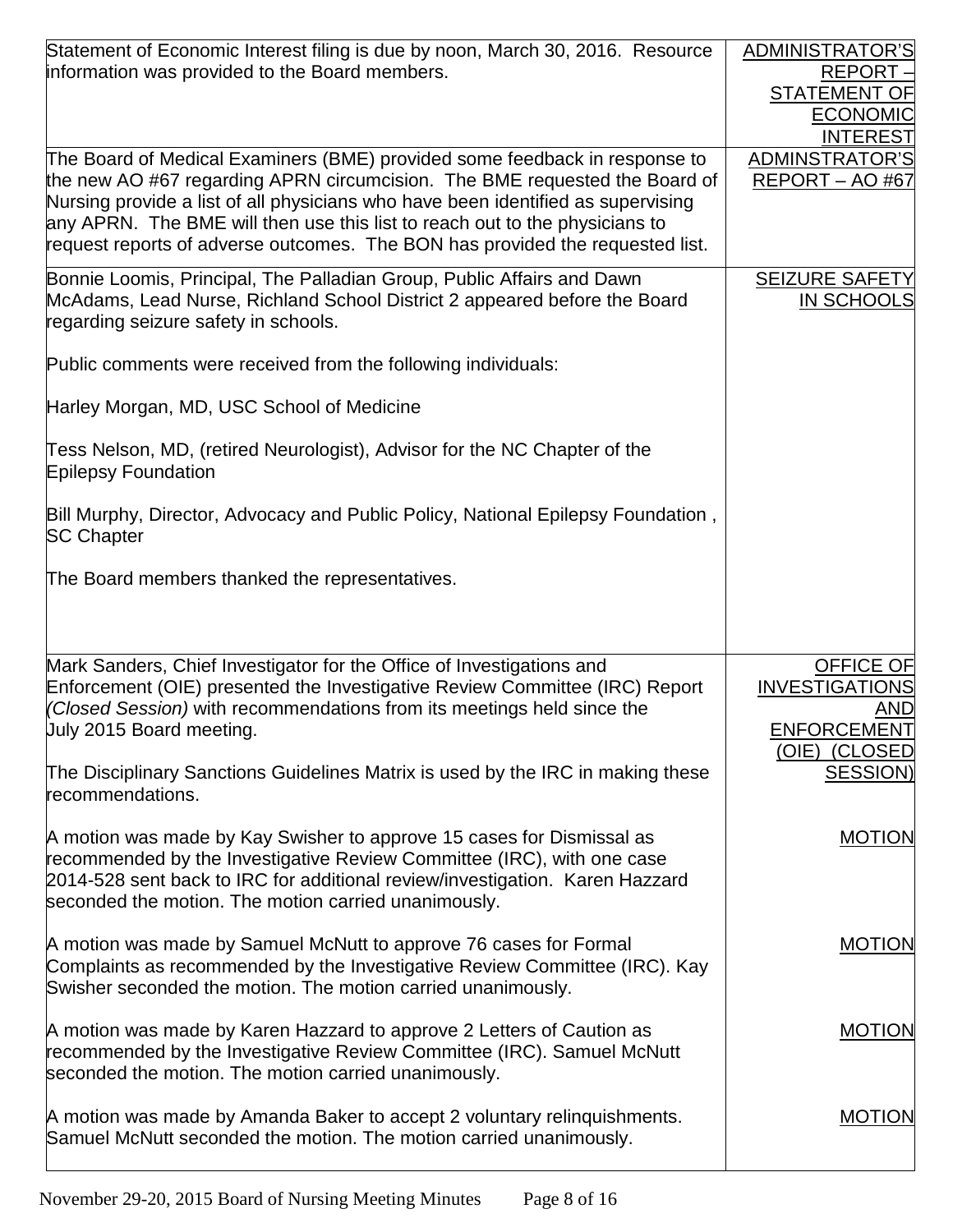| Mr. Sanders reported the third quarter statistics.                                                                                                                                                                                                                               |                                     |
|----------------------------------------------------------------------------------------------------------------------------------------------------------------------------------------------------------------------------------------------------------------------------------|-------------------------------------|
| Respondents appeared before the Board. The Board reviewed Memoranda of                                                                                                                                                                                                           | <b>HEARINGS</b>                     |
| Agreement (MOA) stipulating to violations of the Nurse Practice Act to determine<br>disciplinary actions and reviewed recommendations from panel hearings.<br>Respondents also appeared before the Board to request modification to their<br>Consent Agreements or Board Orders. | <b>DISCIPLINE</b><br>(CONFIDENTIAL) |
| In case #2014-495, respondent signed a Memorandum of Agreement (MOA).                                                                                                                                                                                                            |                                     |
| In Case # 2014-495, a motion was made by Jacqueline Baer to accept the<br>Memoranda of Agreement (MOA) and to offer a Letter of Caution. Kay Swisher<br>seconded the motion. The motion carried unanimously.                                                                     | <b>MOTION</b>                       |
| In case # 2011-438, a panel hearing was held on November 8, 2015.                                                                                                                                                                                                                |                                     |
| In Case # 2011-438, a motion was made by Kay Swisher to accept the panel<br>hearing recommendations. Jacqueline Baer seconded the motion. The motion<br>carried unanimously.                                                                                                     | <b>MOTION</b>                       |
| In Case # 2009-110 and Case #2009-111, a panel hearing was held on July 7,<br>2015.                                                                                                                                                                                              |                                     |
| In Case $\#$ 2009-110 and Case $\#$ 2009-111, a motion was made by Samuel<br>McNutt to accept the panel hearing recommendations. Kay Swisher seconded<br>the motion. The motion carried unanimously.                                                                             | <b>MOTION</b>                       |
| In Case #2011-436, a panel hearing was held August 11, 2015.                                                                                                                                                                                                                     |                                     |
| In Case # 2011-436, a motion was made by Samuel McNutt to accept the panel<br>hearing recommendations. Kay Swisher seconded the motion. The motion<br>carried unanimously.                                                                                                       | <b>MOTION</b>                       |
| In Case #2012-541, a panel hearing was held August 25, 2015.                                                                                                                                                                                                                     |                                     |
| In Case # 2012-541, a motion was made by Kay Swisher to uphold the<br>recommendations of the panel hearing. Neil Lipsitz seconded the motion. The<br>motion carried unanimously.                                                                                                 | <b>MOTION</b>                       |
| In Case # 2013-25 and 2013-380, a panel hearing was held August 25, 2015.                                                                                                                                                                                                        |                                     |
| In Case # 2013-25 and 2013-380, a motion was made by Samuel McNutt to<br>accept the hearing panel's recommendations. Kay Swisher seconded the<br>recommendation. The motion carried unanimously.                                                                                 | <b>MOTION</b>                       |
| In Case # 2015-555, respondent requested to modify an existing consent<br>agreement.                                                                                                                                                                                             |                                     |
| In Case # 2015-555, a motion was made by Samuel McNutt grant the request<br>and that to give six months to pay the civil penalty. Kay Swisher seconded the<br>motion. The motion carried unanimously.                                                                            | <b>MOTION</b>                       |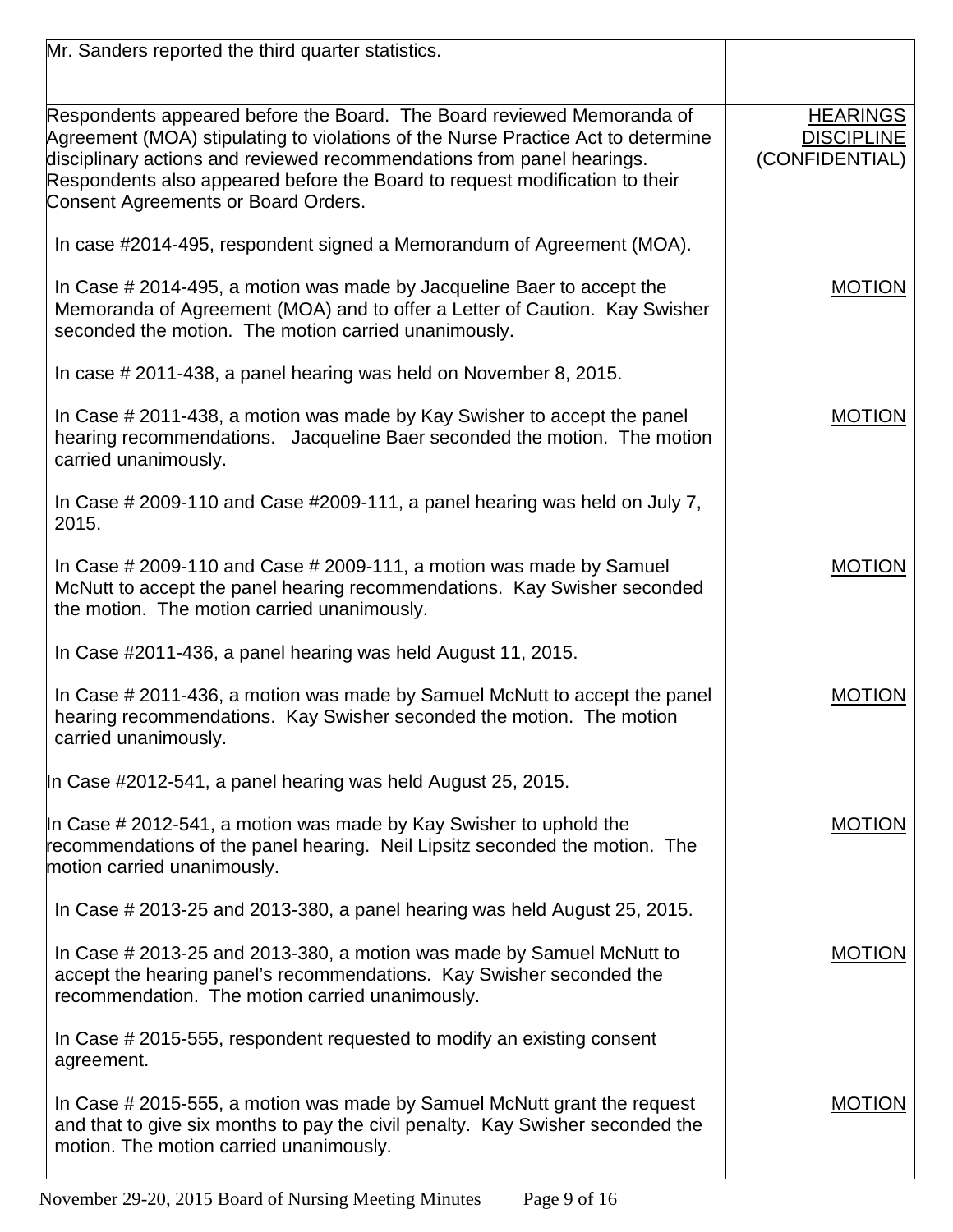| In Case # 2015-553, respondent requested to modify an existing consent<br>agreement.                                                                                                                                                                                                                                                                                                                               |               |
|--------------------------------------------------------------------------------------------------------------------------------------------------------------------------------------------------------------------------------------------------------------------------------------------------------------------------------------------------------------------------------------------------------------------|---------------|
| A motion was made by Kay Swisher to go in to executive session for the<br>purpose of receiving legal counsel. Samuel McNutt seconded the motion. The<br>motion carried unanimously.                                                                                                                                                                                                                                | <b>MOTION</b> |
| A motion was made by Kay Swisher to leave executive session. Neil Lipsitz<br>seconded the motion. The motion carried unanimously. No official actions were<br>taken during executive session.                                                                                                                                                                                                                      | <b>MOTION</b> |
| In Case # 2015-553, a motion was made by Samuel McNutt to deny the request.<br>Kay Swisher seconded the motion. The motion carried unanimously.                                                                                                                                                                                                                                                                    | <b>MOTION</b> |
| In Case # 2013-172, respondent signed a Memorandum of Agreement (MOA).                                                                                                                                                                                                                                                                                                                                             |               |
| In Case # 2013-172, a motion was made by Samuel McNutt to accept the<br>Memoranda of Agreement with the following sanctions: private reprimand,<br>suspension and immediate stay, a five year contract with RPP, a \$500 civil<br>penalty payable within six months and Ethics and Legal Aspects courses to be<br>completed within six months. Kay Swisher seconded the motion. The motion<br>carried unanimously. | <b>MOTION</b> |
| In Case # 2015-554, respondent requested to modify an existing consent<br>agreement.                                                                                                                                                                                                                                                                                                                               |               |
| A motion was made by Kay Swisher to go into executive session for the purpose<br>of legal counsel. Jackie Baer seconded the motion. The motion carried<br>unanimously.                                                                                                                                                                                                                                             | <b>MOTION</b> |
| A motion was made by Samuel McNutt to leave executive session. Neil Lipsitz<br>seconded the motion. The motion carried unanimously. No official actions were<br>taken during executive session.                                                                                                                                                                                                                    | <b>MOTION</b> |
| In Case # 2015-554, a motion was made by Kay Swisher that the narcotics<br>restriction be lifted. Samuel McNutt seconded the motion. The motion carried<br>unanimously.                                                                                                                                                                                                                                            | <b>MOTION</b> |
| In Case #2014-213, a panel hearing was held August 25, 2015.                                                                                                                                                                                                                                                                                                                                                       |               |
| In Case # 2014-213, a motion was made by Samuel McNutt to accept the panel<br>recommendations. Neil Lipsitz seconded the motion. The motion carried<br>unanimously.                                                                                                                                                                                                                                                | <b>MOTION</b> |
| In Case # 2013-564, a panel hearing was held August 25, 2015.                                                                                                                                                                                                                                                                                                                                                      |               |
| In Case # 2013-564, a motion was made by Samuel McNutt to accept the<br>hearing panel's recommendations. Kay Swisher seconded the motion. The<br>motion carried unanimously.                                                                                                                                                                                                                                       | <b>MOTION</b> |
| In Case # 2013-367, respondent signed a Memorandum of Agreement (MOA).                                                                                                                                                                                                                                                                                                                                             |               |
| In Case # 2013-367, a motion was made by Samuel McNutt to go into executive                                                                                                                                                                                                                                                                                                                                        | <b>MOTION</b> |

November 29-20, 2015 Board of Nursing Meeting Minutes Page 10 of 16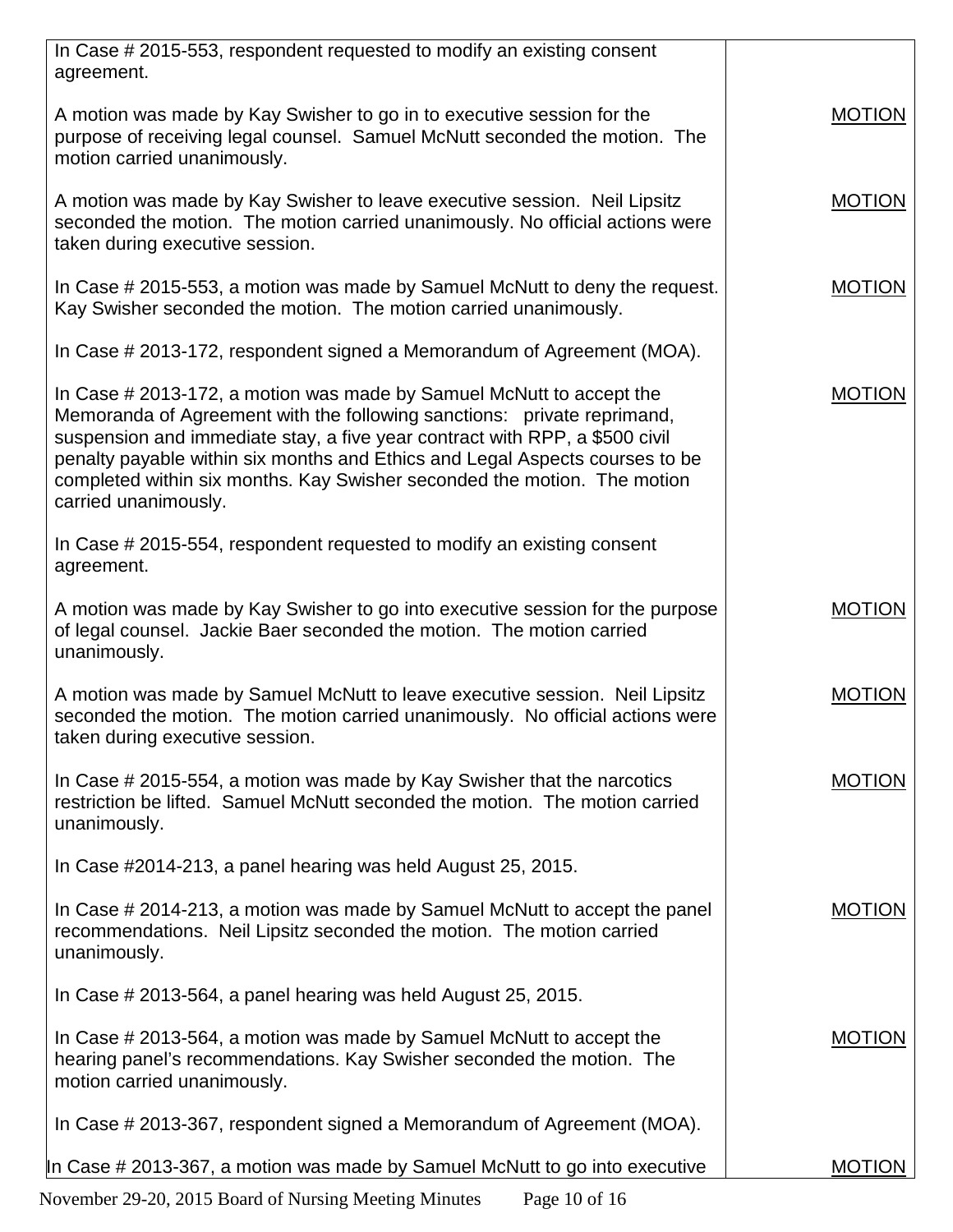| session for the purpose of receiving legal counsel. Neil Lipsitz seconded the<br>motion. The motion was carried unanimously.                                                                         |                                                                           |
|------------------------------------------------------------------------------------------------------------------------------------------------------------------------------------------------------|---------------------------------------------------------------------------|
| A motion was made by Samuel McNutt to leave executive session. Neil Lipsitz<br>seconded the motion. The motion carried unanimously. No official actions were<br>taken during executive session.      | <b>MOTION</b>                                                             |
| A motion was made by Kay Swisher to accept the Memorandum of Agreement<br>with a Letter of caution and a Private Reprimand. Samuel McNutt seconded the<br>motion. The motion carried unanimously.    | <b>MOTION</b>                                                             |
| In Case $\#$ 2015-556, respondent requested to modify an existing consent<br>agreement.                                                                                                              |                                                                           |
| A motion was made by Sam McNutt to go into executive session for the purpose<br>of receiving legal counsel. Kay Swisher seconded the motion. The motion was<br>carried unanimously.                  | <b>MOTION</b>                                                             |
| A motion was made by Kay Swisher to leave executive session. Samuel McNutt<br>seconded the motion. The motion carried unanimously. No official actions were<br>taken during executive session.       | <b>MOTION</b>                                                             |
| In Case $\#$ 2015-556, a motion was made by Samuel McNutt to deny the request.<br>Jan Burdette seconded the motion. The motion carried unanimously.                                                  | <b>MOTION</b>                                                             |
| In Case # 2012-240, a panel hearing was held on September 8, 2015.                                                                                                                                   |                                                                           |
| In Case $\#$ 2012-240, a motion was made by Samuel McNutt to accept the<br>hearing panel's recommendations. Neal Lipsitz seconded the motion. The<br>motion carried unanimously.                     | <b>MOTION</b>                                                             |
| In Case # 2012-209, a panel hearing was held on September 8, 2015.                                                                                                                                   |                                                                           |
| In Case # 2012-209, a motion was made by Kay Swisher to adopt the panel<br>hearing's recommendations. Samuel McNutt seconded the motion. The motion<br>carried unanimously.                          | MOTION                                                                    |
| A motion was made by Kay Swisher to adjourn the meeting at 3:46 p.m. Samuel                                                                                                                          | <b>MOTION TO</b>                                                          |
| McNutt seconded the motion. The motion carried unanimously.                                                                                                                                          | <b>ADJOURN</b>                                                            |
| Friday November 20, 2015                                                                                                                                                                             | <b>HEARINGS</b>                                                           |
| Applicants for licensure appeared before the Board. The Board reviewed "yes"<br>response(s) for exam and endorsement application matters and also disciplined/<br>reinstatement application matters. | <b>DISCIPLINE/</b><br><b>APPLICATION</b><br>APPEARANCES<br>(CONFIDENTIAL) |
| An applicant for licensure as a registered nurse by endorsement appeared<br>before the Board.                                                                                                        |                                                                           |
| A motion was made by Amanda Baker to grant licensure. Kay Swisher<br>seconded the motion. The motion carried unanimously.                                                                            | <b>MOTION</b>                                                             |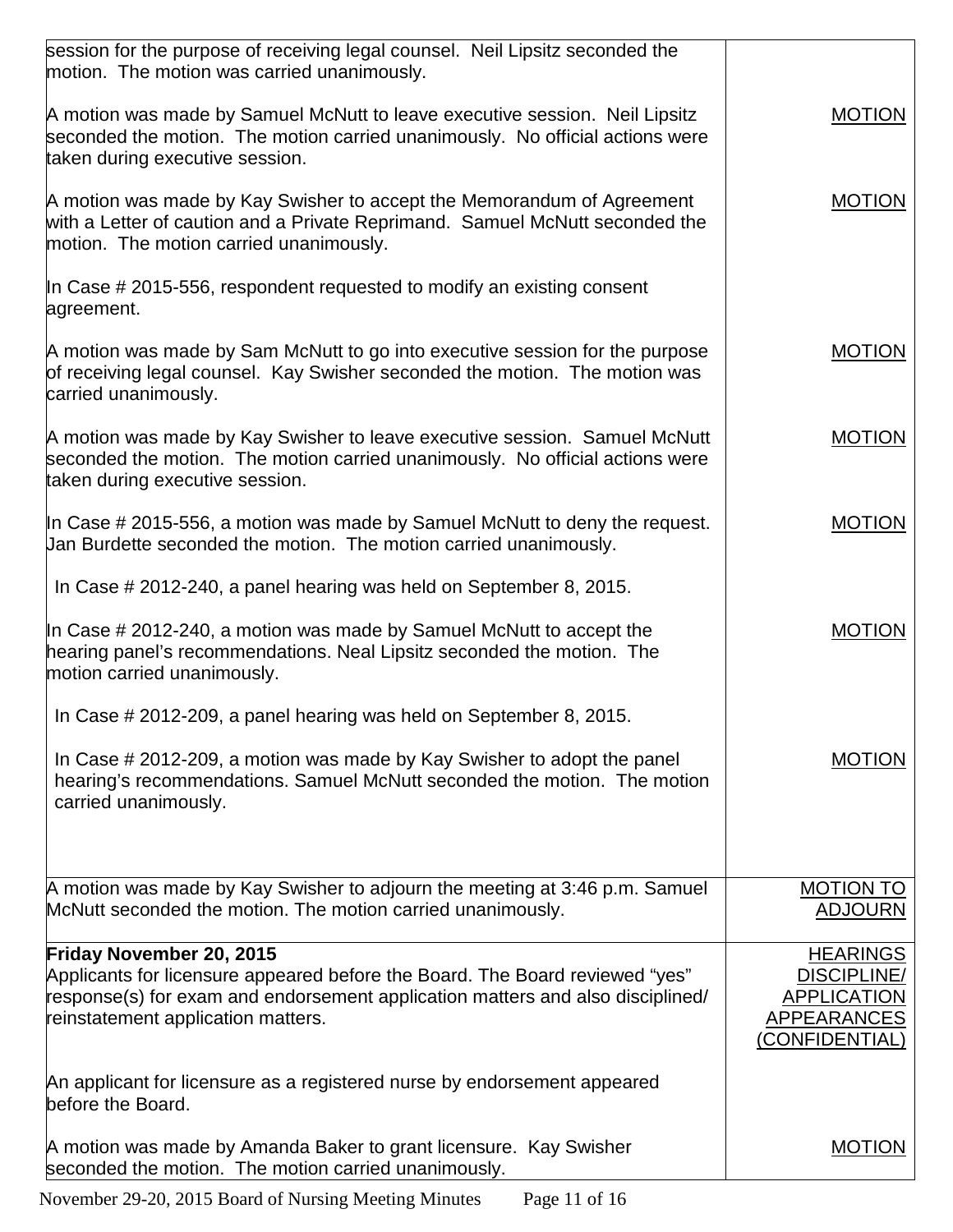| An applicant for licensure as an advanced practice registered nurse by<br>endorsement appeared before the Board.                                                                                                                                                                                |               |
|-------------------------------------------------------------------------------------------------------------------------------------------------------------------------------------------------------------------------------------------------------------------------------------------------|---------------|
| A motion was made by Neil Lipsitz to grant licensure. Amanda Baker seconded<br>the motion. The motion carried unanimously.                                                                                                                                                                      | <b>MOTION</b> |
| An applicant for licensure as a registered nurse by endorsement appeared<br>before the Board.                                                                                                                                                                                                   |               |
| A motion was made by Amanda Baker to go into executive session for the<br>purpose of receiving legal counsel. Kay Swisher seconded the motion. The<br>motion carried unanimously.                                                                                                               | <b>MOTION</b> |
| A motion was made by Jacqueline Baer to leave executive session. Kay Swisher<br>seconded the motion. The motion carried unanimously. No official actions were<br>taken during executive session.                                                                                                | <b>MOTION</b> |
| A motion was made by Amanda Baker to grant licensure with the following: once<br>granted, automatically suspend for one year with stay, public reprimand, a two<br>year probation, narcotics restrictions, worksite restrictions and enrollment in<br>RPP. Jacqueline Baer seconded the motion. | <b>MOTION</b> |
| Mr. Jennings, Advice Counsel, requested a roll call. James Mallory – aye, Neil<br>Lipsitz – nay, Jaqueline Baer – aye, Amanda Baker – aye, Kay Swisher – nay,<br>Jan Burdette – nay. There being a tie, Samuel McNutt voted aye.                                                                |               |
| An applicant for licensure as a licensed practical nurse by exam appeared before<br>the Board.                                                                                                                                                                                                  |               |
| A motion was made by Amanda Baker to grant licensure. Kay Swisher<br>seconded the motion. The motion carried unanimously.                                                                                                                                                                       | <b>MOTION</b> |
| An applicant for licensure as a licensed practical nurse by exam appeared before<br>the Board.                                                                                                                                                                                                  |               |
| A motion was made by Amanda Baker to grant licensure. Jacqueline Baer<br>seconded the motion. The motion carried unanimously.                                                                                                                                                                   | <b>MOTION</b> |
| An applicant for licensure as a registered nurse by disciplined reinstatement<br>appeared before the Board.                                                                                                                                                                                     |               |
| Neil Lipsitz recused himself from the proceedings. A quorum was still present.                                                                                                                                                                                                                  |               |
| A motion was made by Amanda Baker to go into executive session for the<br>purpose of receiving legal counsel. Kay Swisher seconded the motion. The<br>motion carried unanimously.                                                                                                               | <b>MOTION</b> |
| A motion was made by Kay Swisher to leave executive session. Jacqueline Baer<br>seconded the motion. The motion carried unanimously. No official actions were<br>taken during executive session.                                                                                                | <b>MOTION</b> |
| A motion was made by Jacqueline Baer to deny the current clinical site, however,                                                                                                                                                                                                                | <b>MOTION</b> |
|                                                                                                                                                                                                                                                                                                 |               |